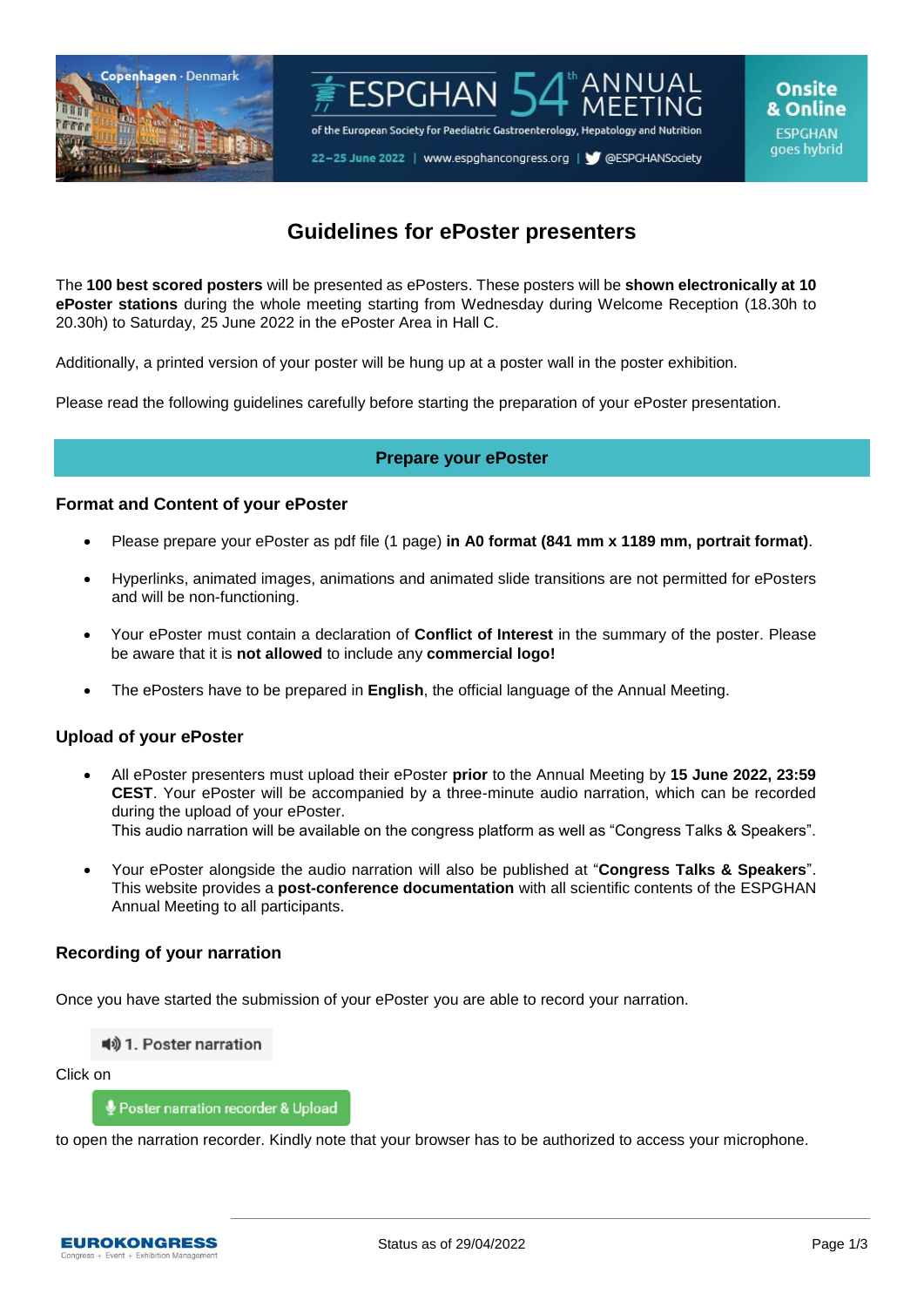



**Onsite** & Online **ESPGHAN** goes hybrid

#### **I** Narration recorder

| <b>Ready</b> Start your recording ●     |                          |  |
|-----------------------------------------|--------------------------|--|
|                                         | $\bullet$ $\blacksquare$ |  |
| Available narration time: 05:00 minutes |                          |  |

The maximum narration recording time is 3 minutes. The recording will automatically stop after that time.

Once the recording is done, please check your recording and click 'Next' to get back to the content upload. Your recording will be saved with your ePoster.

| ◀◈ Listen to your recording                                                                                                          |                             |        |             |
|--------------------------------------------------------------------------------------------------------------------------------------|-----------------------------|--------|-------------|
| Audio                                                                                                                                |                             |        |             |
| Please check your recording and click on 'Next' to get back to the content upload. Your recording will be<br>saved with your poster. |                             |        |             |
|                                                                                                                                      | 0:00 / 0:07 $\blacklozenge$ |        |             |
| 09/04/2021 16:37:04   Spörl Franziska (fs@eurokongress.de)                                                                           |                             | Delete | <b>Next</b> |

If you would like to re-record your narration, just delete the current narration and start recording again.

#### **Presentation of your ePoster during the ePoster Session onsite**

- The **active presentation** of your ePoster will take place in the **ePoster Session** on **Saturday, 25 June 2022, 10:40 – 11:30h**.
- You will present your ePoster at your assigned ePoster station in the ePoster Area. Your **poster number** as well the respective **ePoster station** has been sent to you by e-mail. This is the same number for your ePoster as well as for the printed poster.
- Length of your ePoster presentation: **3 min. + 2 min. discussion**
- All ePoster presenters are requested to **come to the ePoster Area at 10:30h** (10 min. before the session starts) in order to get a short introduction on the technique of the ePoster stations.
- Please be aware that **no external web links** can be reached through the ePoster stations.

## **Prepare your printed poster**

### **Format and Content of your printed poster for the poster exhibition**

- Please prepare your poster in **A0 format (841 mm x 1189 mm, portrait format)**.
- The poster walls will be arranged in topic groups and ordered by poster numbers. All materials needed to fix the posters will be provided on-site at the Poster Desk in the **Poster Area in Hall C**.